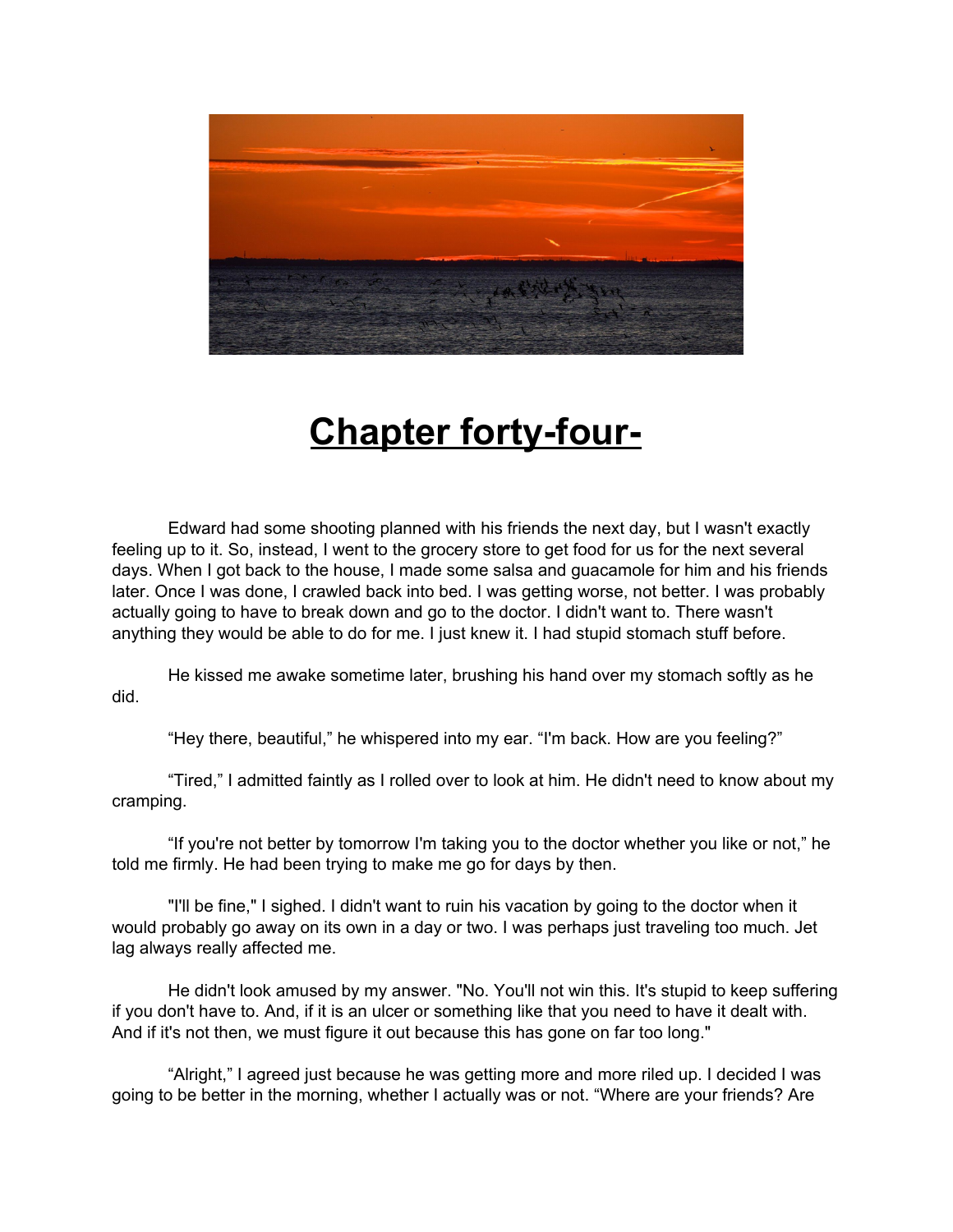## they here?"

Edward brought one of his hands up to my cheek, smoothing his thumb over it as he looked down at me worriedly. "Just one is. The others are on their way. They're not here yet. If you don't feel up to it, I understand," he said softly. "You'll get another chance to meet them."

"No. You've been looking forward to this for ages. Give me a few minutes to freshen up, and I'll be out," I promised him as I brought my hand up to his, leaning my face into his big soft palm. I smiled a little, breathing in his pleasant scent deeply. He smelled faintly of coffee.

"No rush." He kissed my forehead before giving me a few moments to get ready.

I put on a fresh, silky sleeveless red top to go with my blue jean shorts. It was in the eighties and very muggy. My feet had been cold lately, so I put on knee socks, the weird combination of hot and cold, not helping how I felt. I freshened my lipstick after I brushed my teeth, spritzing on perfume as well. I didn't feel pretty or comfortable. My makeup felt like a mask, but I needed one to make it through the day.

The living room was quiet as I walked towards it from the bedroom. Almost eerily so. There was a shorter, compared to Edward, pale white man sitting on the couch, playing with a controller and headphones on so that I couldn't hear what was going happening on the screen. He was wearing a red backward baseball cap, blue jeans, and a black and white striped shirt. He had a very thick handlebar mustache that started a soft golden brown at the roots and faded into a light pale yellow as it twisted towards the ends. When he saw me, his smile grew, revealing the wide gap in his otherwise straight front teeth. He was surprisingly handsome, even with the outrageous facial hair. He also had tattoos all up and down his arms. Very nice ones that I liked a lot.

"Well, hellooo there, gorgeous," he said in a thick Australian accent as he pulled off his headphones. Whereas Edward's was posher, he sounded like the *Crocodile Hunter* from TV. The hello cracked halfway in a funny way, making me giggle a little despite my cramping.

"Um, hi," I giggled out a little nervously.

"I'm Jasper, Anthony's best mate, and you are... just stunning. Absolutely *stunning*." He put his hand on his chest, which he puffed out dramatically. *Oh no*. His best friend was just as silly and loud as he was. I was sure they were a handful together. It was going to be payback for Alice and me.

Edward came out of the kitchen with two beers. He quietly put them both on the table before dramatically slapping the hat off the back of his friend's head.

"Don't flirt with my girlfriend," he said dryly.

"Oi, I already know she likes Aussies with facial hair. I thought I'd give her a chance with a real man," his voice was odd and strained, comically so. I had heard him before in several of Edward's video game bits on his channel. It always made me laugh, and he was definitely doing it on purpose. He also had a bit of a dirty sense of humor in his videos, if I remembered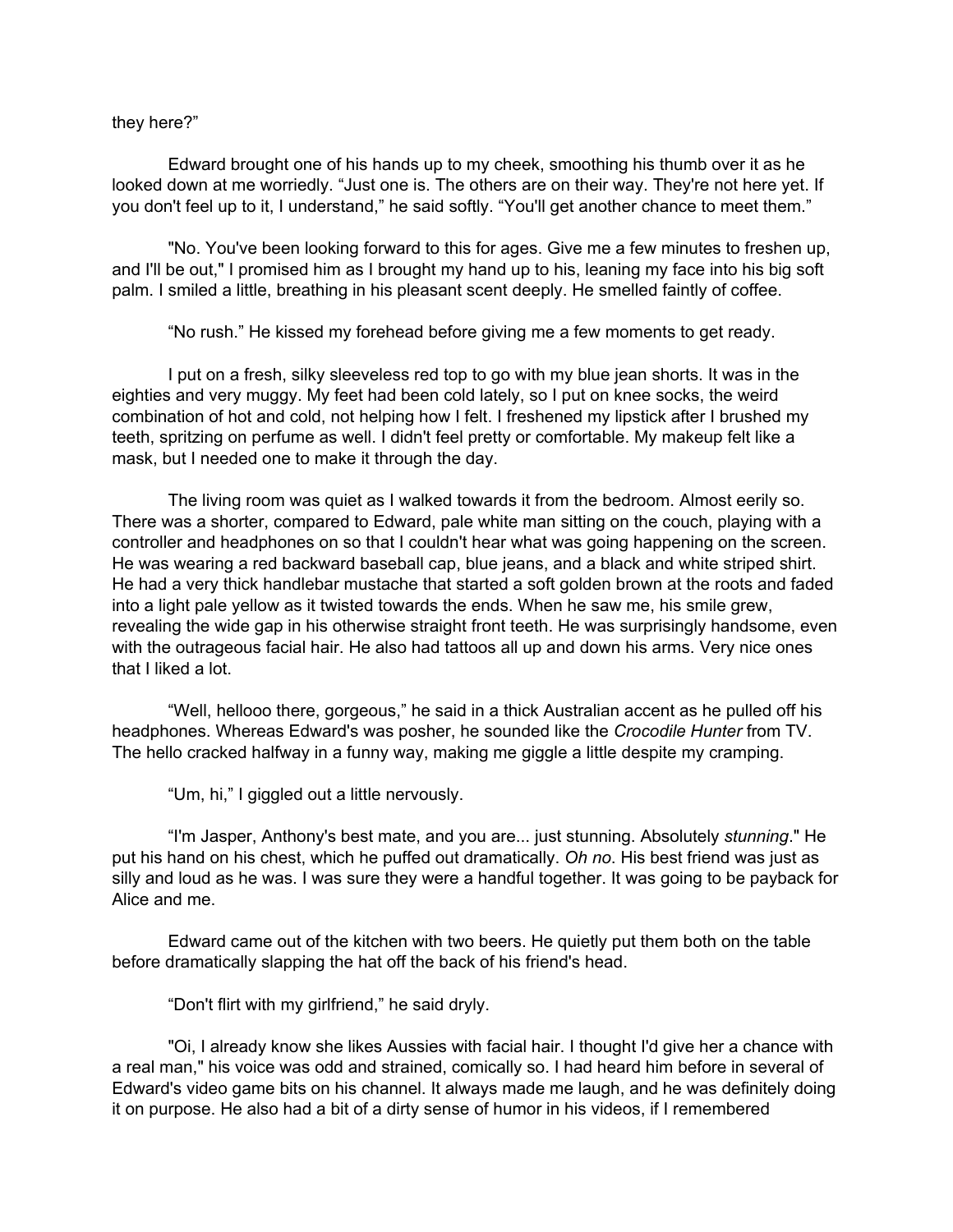correctly. I had seen his face in some of the pictures around Edward's house and in a lot of his older videos, I realized the longer I looked at him.

"Twat," Edward snapped at him as he dove over the back of the couch and they began to wrestle jokingly. I was a little stunned.

I had a strong feeling this was normal for them. I didn't mind in the least. I didn't regularly watch two full grown sexy men roll around on top of each other, but I certainly wasn't against it.

It was times like these when I realized precisely how young my boyfriend actually was.

There were several hard slaps between the men as they grunted at each other and struggled. Jasper had shoved Edward's shirt halfway up his chest as he tried to get a better hold of them, his fingers digging deeply into his sides. It was sexy as fuck.

"So, if I said I'd have sex with the winner," I deadpanned softly from my spot beside the couch, "how much chaos would ensue, exactly?"

Both of the men looked at me, shocked and confused. Jasper smiled and laughed heartily, "oi, I like her. She's funny."

"She's only saying that because she knows I would decimate you." Edward shoved him roughly, but Jasper was shorter and more broad, harder to move because of his lower center of gravity. He pushed Edward away with one hand and made a muscle with the other arm. It was huge, thicker than Edward's even. And it was definitely for my benefit.

"You see that," he shouted at him. "Look at these guns, Tony. Yeah, bitch, you ain't the only one hitting the gym."

*Aw, boys are dumb and cute*. I liked them so much.

They wrestled for a few more minutes, Edward overtaking him to the floor with a heavy thud. Luckily he didn't hit the table. Jasper pushed him over quickly to his back, making the table scoot away with a high pitched squeak. He pushed Edward onto his back and pinned him down with his entire body on top of his. He had his thighs pressed against Edward's, his feet pinning his ankles down while he gripped my hot boyfriend's arms above his head.

They were actually seriously turning me on. Embarrassingly so. I could feel heat spread from my neck to my shoulders, a tingling crawling up my spine as I became slightly wet.

"Okay, now I see why you like to watch Alice and me," I mused, picking up one of the beers so I could take a sip.

"Who's Alice?" Jasper asked Edward panting while on top of him.

"My kinda sister," I answered him with a smirk.

"Oh, my god. That's so hot. Is she a sun-kissed goddess like you?" Edward slapped him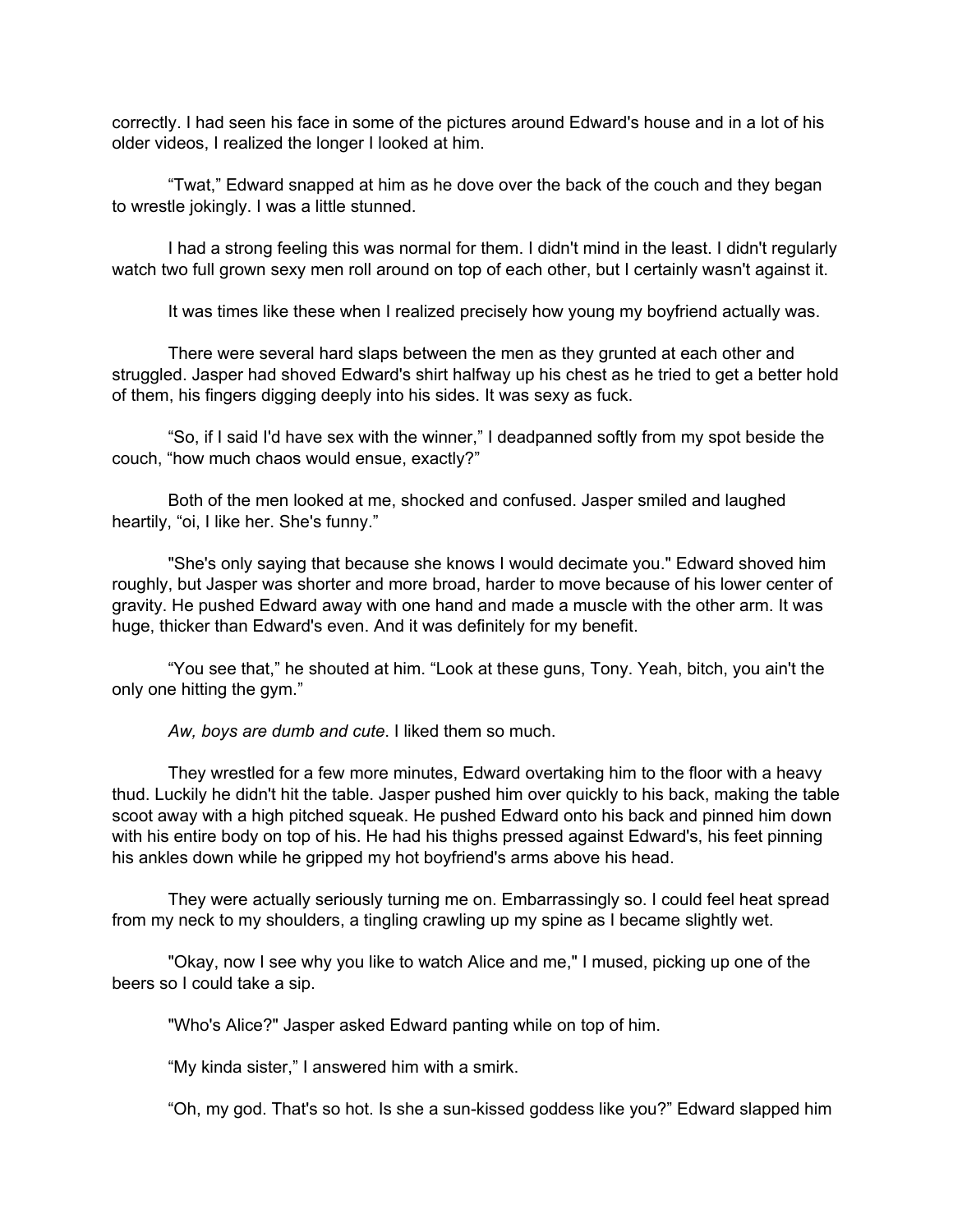hard against the cheek after Jasper asked. "Oi, cheeky cunt!"

"Bells is adopted, you dirty fucker. Alice's a natural blond actually." He was holding Jasper's shoulders at arm's length while the shorter man struggled to get his revenge for the slap.

"Black hair right now, though. Super hot, too. Freckles, big blue eyes. Great tits," I joked from behind them, motioning to my chest. Jasper looked back at me in surprise, and Edward shoved me off of him quickly.

"I wasn't going to say that," my boyfriend huffed as he came to his feet. He was panting and sweaty. I offered him his beer back. "Cheer, love," he murmured as he took a long swig.

"Wait, so you wrestle around with your sometimes blond adopted sister who has nice tits?" Jasper asked from the floor, still trying to catch his breath. "Have you seen this in person?"

"We don't wrestle, really," I said. I caught Edward nodding beside me silently. He smiled behind his beer when I made a little face. "You've never seen us actually wrestle around before. Alice loves wrestling though, but she likes it rougher than I do," I commented.

"She hits too hard?" Jasper asked, finally coming to his feet.

"No, she wants me to hit harder. It hurts my hand. I mean, I guess that's what her belt collection is for... But I'm always afraid that I'm going to hurt her," I explained evenly.

Edward narrowed his eyes at me, taking another drink of his beer. "Are you joking or not?" He said in a soft, curious tone. He was seriously thinking about the answer.

"I've had way more sex with Alice than I have with you, my darling." I patted Edward's cheek gently. I turned to Jasper swiftly. "Nice to meet you. If you'll excuse me, I'm going to get dinner started."

Jasper laughed at my abrupt departure into the kitchen. I could still hear them from behind the door, though.

"Wait, is she serious?"

"Uh... you know, who knows. Probably. Actually, I don't really know. We've had lots of sex at this point."

"I would hope so. She's super hot," Jasper replied. I heard another slap.

Edward had made a request of nachos for him and his friends when they came to visit. It had become one of his favorites of mine, and he wanted to share it with them. It was easy enough to make. It only took thirty minutes or so before I was all ready to prepare them for when his friends finally all showed up. Just as I had set everything out to start the assembly, there was a knock at the door.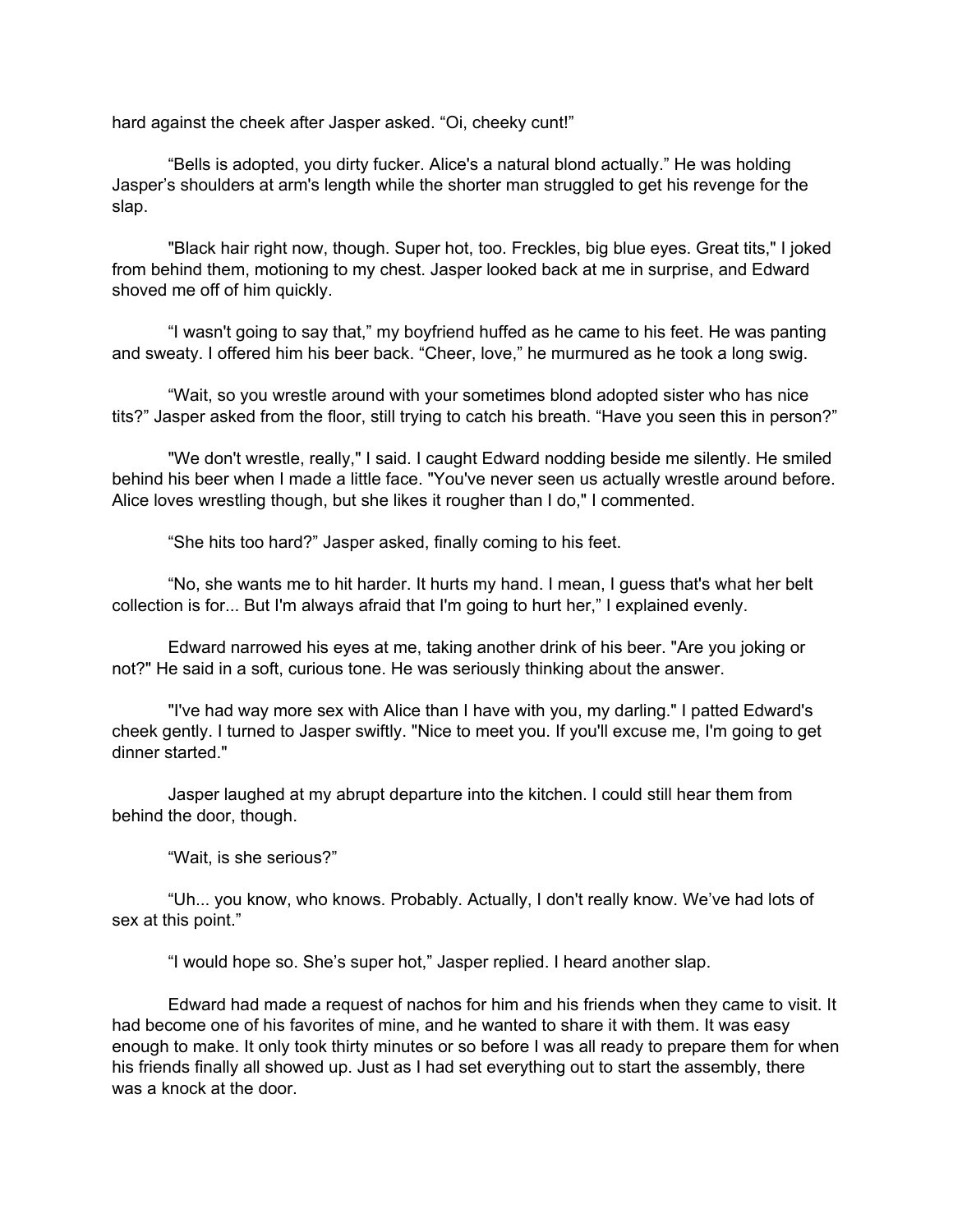There was a ton of noise as he greeted his friends. There were cheers and laughter. I stood in the doorway of the kitchen to watch him hug each of them. One of his friends was actually, somehow, taller than him by a couple of inches. There were three women in the group, two of them pretty blond twins, and there were five men in total. Most of them were white, one of the guys was Asian. Jasper watched from the couch, smiling and greeting his friends with a wave.

"You must be Bella!" One of the twins said to me after getting her hug from Edward. She came and swallowed me up in an embrace in her long arms. She was a tall woman with a strong but sweet face. "You're so tiny!"

"That's because she's a snack." Jasper smiled at me, stupidly. He actually wiggled his eyebrows at me.

"Baby, I'm a five-course dinner," I joked with him.

"Yes, you are." Edward came to scoop me up in his arms because he was in such a good mood. I squealed and laughed as he lifted me above him with his arms just under my ass. He kissed me with a dumb little grin on his face. "Everyone, this is the woman I've not shut up about in months. Bella, this is Kelly," he pointed to a woman who complimented me. "Melly," her sister. "Lu," he pointed at the other girl. "Marcus and Felix in the back there. James. Peter. And this is Lee," he pointed at the Asian man.

"Hey, along with half the planet," I told Lee as Edward put me down.

"Right? It's so annoying," he replied. He had a thick Australian accent too. I wasn't expecting it for some reason.

"Something smells good," Peter said loudly. He was a very young pale-faced blond with spiky hair. He was very skinny as well.

"I'm making nachos. I should go finish those up," I said, feeling a little awkward. I didn't know what else to do or say. "They'll be out in about twenty minutes."

"Do you need any help?" Edward asked sweetly. I smiled up at him, touching his cheek. He had been missing his friends so much, but he was willing to take time away from them for me. He was such a good man.

"No, I got it," I promised.

"Okay. Let me know." He leaned into my hand. "What I will do is get everyone some drinks, yeah?" He looked at his friends who all gave their approval.

I ended up making huge platters of nachos. It was definitely overboard in my opinion but better too much than not enough. By the time they were ready, his friends were all crowded around the television and were playing video games loudly. Slowly I began to sneak bowls onto the small dining room table that took up a corner of the room behind the couch. I had two kinds of salsa, one mild, one spicy, a large bowl of guacamole, seasoned sour cream, slices of limes,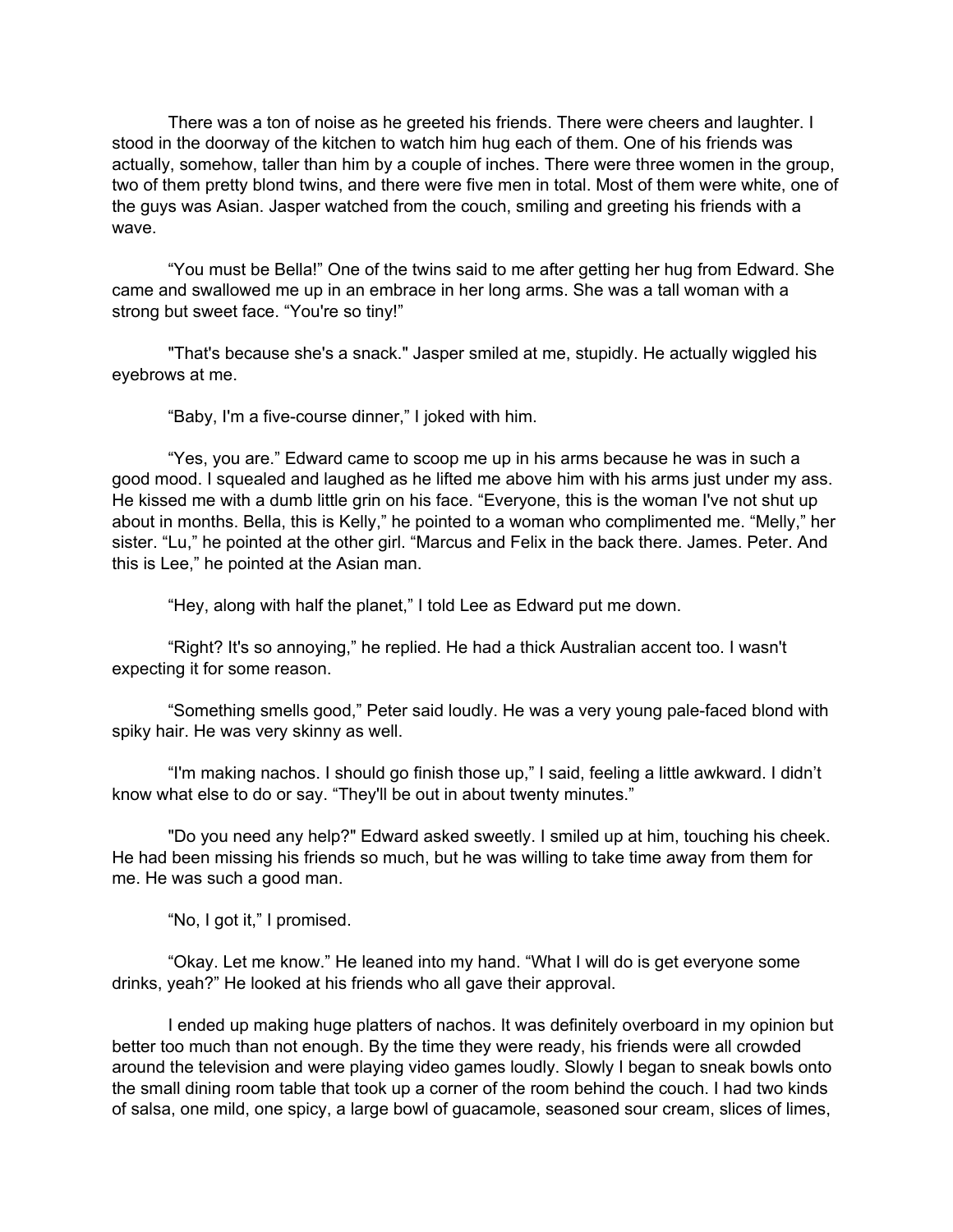pickled jalapenos, diced tomatoes, and fresh slices of avocado. They finally noticed me when I brought out the first tray of steaming chips.

"Ohhh, look," one of the guys said, looking at the mountain of food from the couch. I couldn't remember if it was Felix or Marcus."I am so hungry now. God, do you hear my stomach?"

"Edward, would you get the plates for me?" I asked as I went back into the kitchen for the other smaller tray.

"Yes, *Edward.* Could you," one of the guys said in a mocking voice. It was James, and it rubbed me the wrong way for some reason.

"Shut it," Edward snapped at him. "You're just annoyed you don't have a girlfriend," he mumbled as he got off the couch.

"I get plenty of women!" He snapped back. "You'd be bloody surprised!"

"You live with your sister," Edward said, sarcastically laugh. The group quietly snickered at their exchange.

"Edward is a prissy ass name," James popped back quickly, obviously annoyed that he had been so properly called out.

My boyfriend made an angry little face as he followed me into the kitchen to get the paper plates from the countertop. I came in very close to him and looked him dead in the eyes as I shouted back at his friend, "you know, it doesn't sound prissy when I'm moaning it every night."

The group enjoyed that thoroughly.

"You are the *best.* I love you so much," he whispered to me, drawing me in closer to him with both of his strong arms. "When you feel better I swear I'm going to take you out and buy you all the diamonds you want."

I laughed blithely, kissing him for a moment before turning to go take the rest of the food out. He slapped my ass as I went. I wiggled it at him for good measure.

Half the group was up and around the table, but they hadn't touched anything yet. Jasper reached for a chip, but Melly slapped his hand away before he could. She hissed at him to be patient.

"Okay, so these are vegetarian," I sat the platter down. "Just beans and cheese. Those are half ground beef, half chicken with a bit of a mix in the middle," I explained. "The green salsa is mild, and the red has Scotch bonnets in it. And garlic lime sour cream."

"I'm sorry," Felix said quietly, "do you have anything vegan?"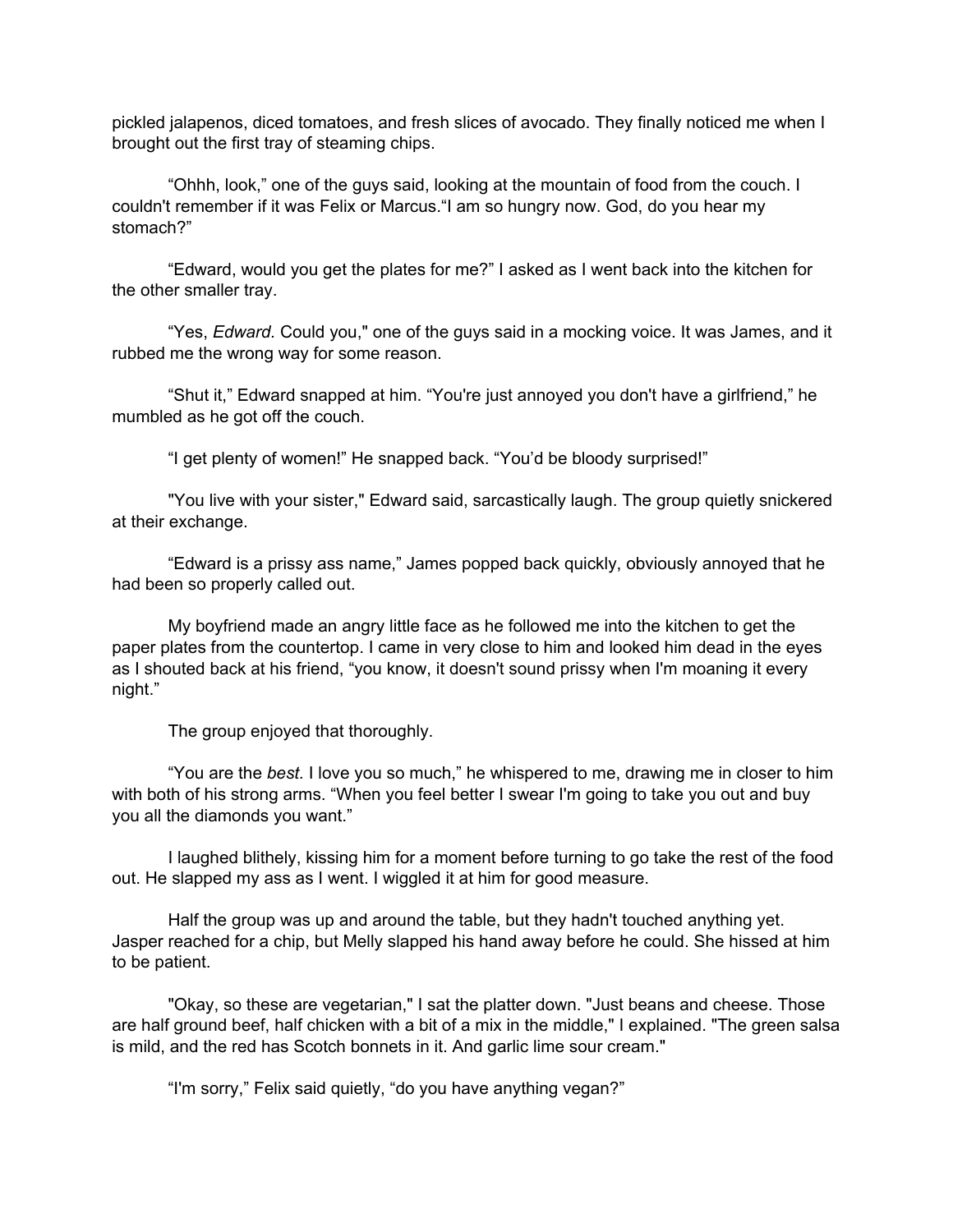"Oh! Yeah. The salsa and the guac is. So are the beans. I made them myself. The chips should be as well. Let me go get those for you," I said to him pleasantly.

"Thanks. Cheese hurts me now," he said quietly, looking at the food longingly.

If I thought I made too much, I was wrong. They cleaned the platters. They went through four bags of chips and all of the salsa I made as well. And they all drank like damn fish. Edward was the most reserved drinker of the bunch. They were all getting louder and louder as the evening went on.

I seemed to like all of his friends just fine, except for James. Melly and Kelly praised me for my food, asking for the recipes, and Lucy and Marcus, who were a couple, chatted with me about my pictures. Edward had sent them a large canvas for a housewarming gift earlier in the year.

He was sitting on the floor in front of me on the couch, my legs dangling over his shoulders as he played video games. I swatted him on the top of the head, and he had no idea why, because of his headphones.

"What did I do?" Edward asked wide-eyed.

"Ask for the stupid code when you get things from the shop. You don't have to pay full price, idiot," I complained. "I'm not going to tell you again."

He pouted out his bottom lip. "I forgot! And it was late, and you were asleep."

"It can't be both," I pointed out to him. He scrunched up his nose at me, and I returned it.

"You underprice them, anyway," he muttered, turning back to the game they were currently playing.

"Okay," I said sarcastically. "Well, if you want to be in charge of how much I sell my shit for, please go right ahead."

"First off, don't call it shit. Because it's not. It's art. You are an artist," he said as he continued to play his racing game. "You have put hundreds, if not thousands, of hours into practicing your art. You have a degree from a top American school in said art. You should be regularly showcasing your work in galleries and selling them for a price that reflects your skills. And I would be more than happy to arrange that for you. I realize you lack the confidence in your work now, but I have no doubt that one day you will be in the museums you so love to visit."

I leaned forward and kissed the top of his head, hugging my arms around his neck. I pressed my cheek on the top of his scalp. He pressed a kiss to my knee, not looking away from the screen. He came in second.

"Aw, Tony!" Lucy said, waving his hand in front of her eyes as if she was going to cry. She was fucking with him. "When did you become such a sweetheart?"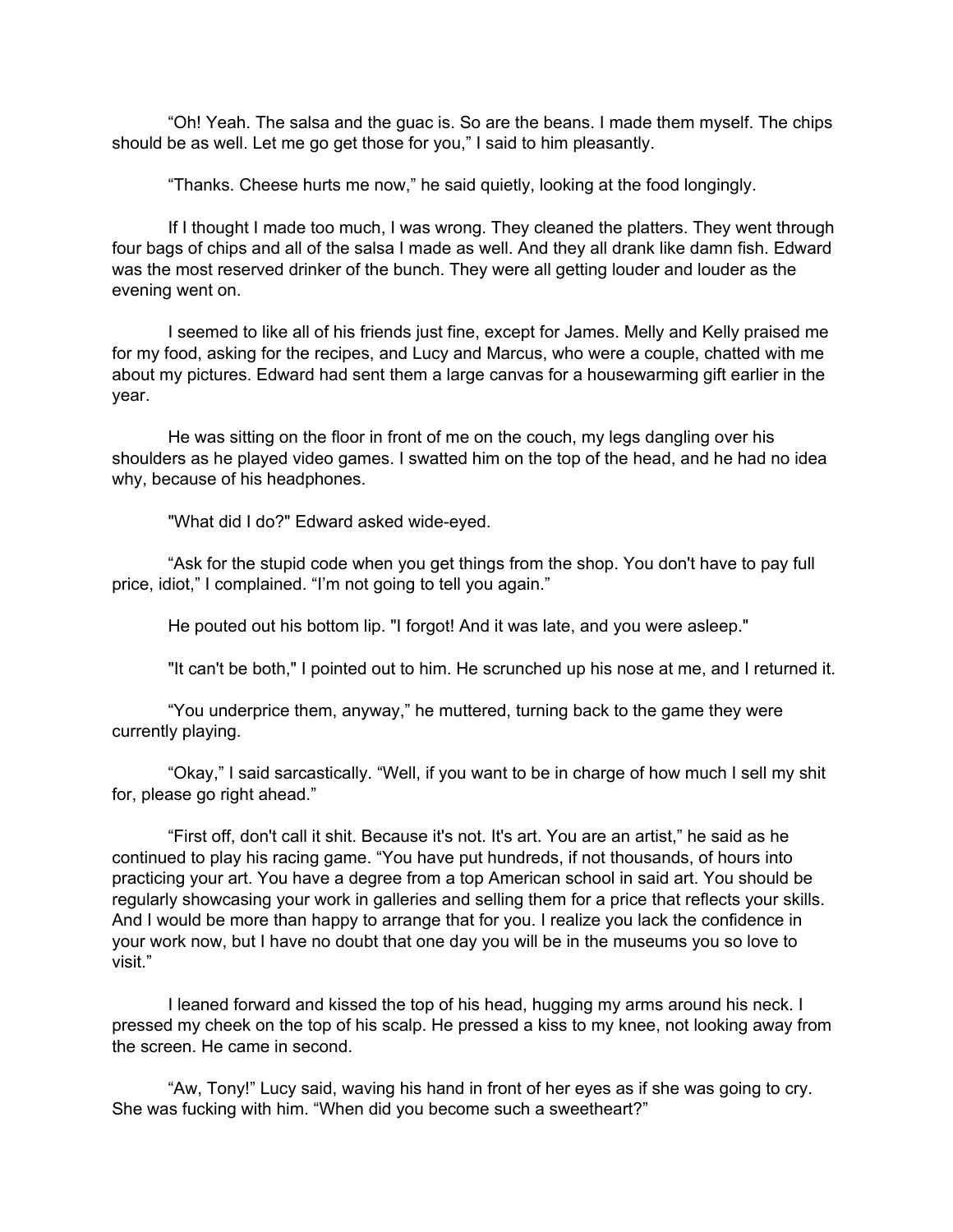"Oi, I've always been," he pouted some more playfully at being made fun of. "You're just all assholes."

"You know, I kind of like the idea that it's just for me," I teased him as he leaned his head back between my legs to look up at me. He stuck his tongue out at me, making me giggle. "I think you're extremely sweet, though. Alice thinks so too. And Demetri. So, I know it's not just for me." I ran my fingers through his hair, and he hummed in pleasure.

"You look really happy," Peter commented to Edward.

"Well, let's see. I am madly in love with an incredibly smart, talented, sexy woman. Who is going to make very fat," he chuckled as his arms stretched above his head. "My career has already gone way beyond what my dreams were. I live in sunny, beautiful, California, in a gorgeous home that overlooks the mountains. Away from my crazy mother. Yeah. I think this is what happiness is." His grin was from ear to ear as he rolled his head back against my thigh. "And in a few weeks, I'll be able to wake up every morning with you. I don't think it could actually get any better than that."

"I don't think that's true," I told him pensively. "Then what else would we have to look forward to? We're just getting started."

He gave me a little silly smirk. I knew what he was thinking. I saw it in his eyes. "Mm, I know a few things that might make it better. But-"

"Shhh." I covered his lips with my fingers. "We will not speak of these things in front of your friends. Or, your family for that matter."

"When you agree to be my lovely little bride, and we have-"

"Shh…"

"Good lord, Anthony. If she doesn't want to have your babies, I will," Lucy teased him. Marcus swatted her thigh, making her throw her head back in laughter. "Well, then you talk to me that way. You don't want babies anyway."

"How do you know he was talking about babies?" Lee asked Lucy as they started another game. Edward passed his controller to one of the other guys. He relaxed against the couch, rubbing my knee as they continued to dangle over his shoulder.

"I kind of figured he was talking about threesomes but, I mean... That's just me," I joked dryly. Edward lifted my leg so he could bite at my calf, making me laugh. "Between a baby and a threesome, one of those things is a lot more likely to happen," I laughed as he continued to bite me through my sock. "Stop, it tickles," I whined in laughter.

He hopped up on his knees and came to face me between my legs. "I was actually talking about getting engaged. Getting Married. Having a family. You know, those sorts of things. I wasn't actually being a pervert, love."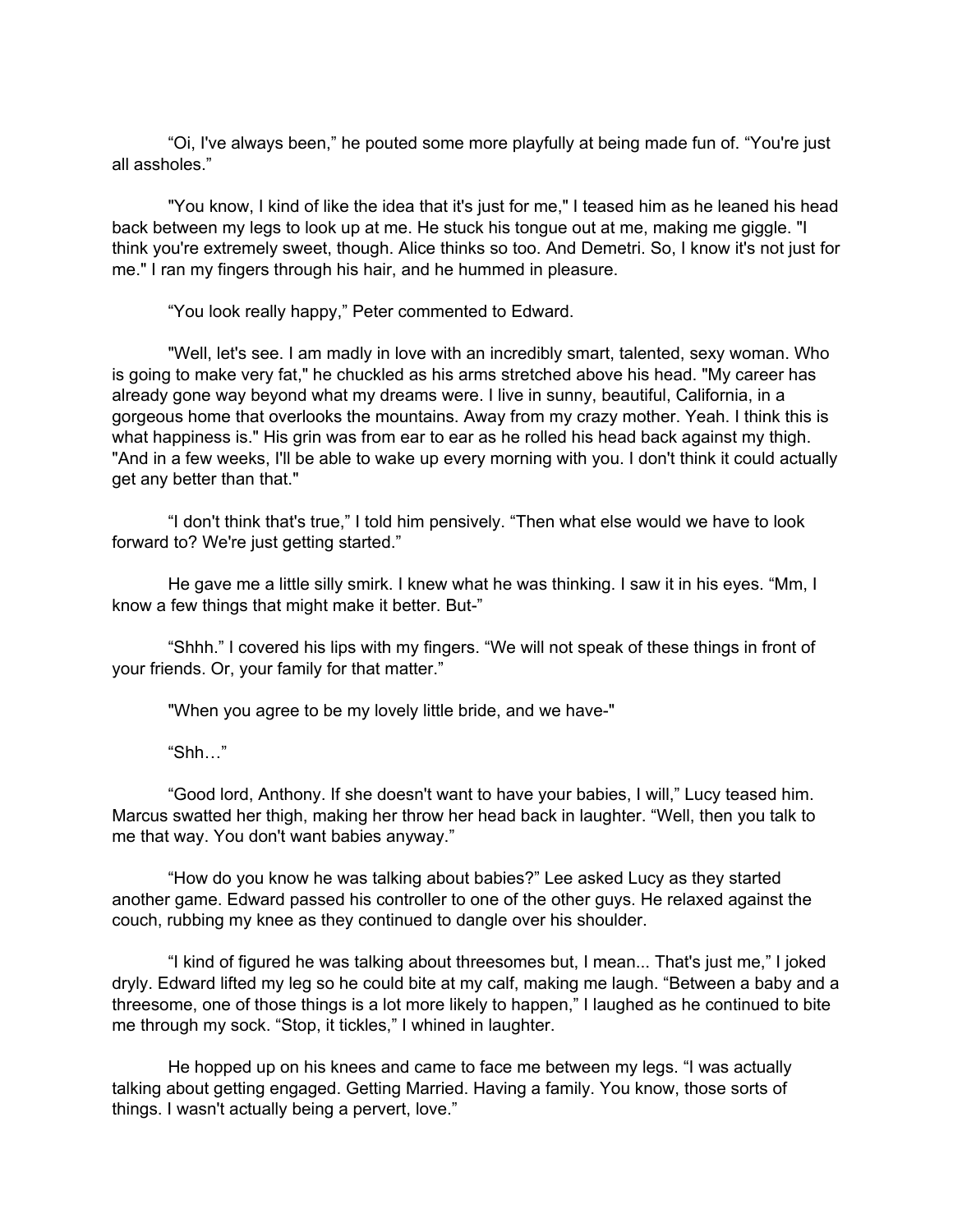"Shh," I covered his mouth again. "Don't rush. It's too soon. Be a pervert instead."

"When will it not be too soon?" He asked charmingly, kissing at my fingers.

I pretended to think. "At least a year."

"A whole year? From now or from when we started dating?" Edward teased me, pretending to pout.

I crossed my arms over my stomach. "I'll go with dating."

"I'm going to hold you to that," he promised me as he pulled out his phone. He began to type in his calendar. "October fourteenth, *outlandish* proposal."

I scoffed at his stupidity. He was showing out because his friends were there. "First off, nothing outlandish for the love of God. Second, we didn't start dating the fourteenth. We started dating the twenty-second," I pointed out to him. He held my gaze and smiled until I tilted my head further and further to the side. He cracked first but recovered so he could use his best-honeyed tones.

"I know, but that's when I fell in love with you." The girls all awed in unison. He flipped them off without looking away from me.

"You are so full of shit," I told him, even though I was smiling. "It was not *love at first sight*. You're so damn dramatic."

"You don't believe me. But I've got the receipts, baby," he teased me.

"Oh… You know, I remember that night. I've still got the texts. Wait a sec," Jasper said from beside me, pulling out his own phone. He scrolled for a minute, pursing his lips as he rushed through them. "Ah, here it is," he cleared his throat. "*I think I just met the person I'm going to marry*. Then I called him a dramatic bitch because obviously, we agree. Asked what the fuck he was on about. *The photographer is here, and she's the hottest woman I've ever seen.*"

"No," I laughed taking the phone, so I could read the exchange. Edward's face turned beet red. I began to cackle as I read the conversation. It went unsurprisingly into a perverted territory. "How are my tits?" I asked Jasper, squeezing them together with my arms as a continue to read. "Do they live up to the hype?"

"Yeah, they're a bit of alright," he joked with me, making me laugh harder. I leaned my head on his shoulder, continuing to read. I had a couple of beers in me, and I already liked him. I gasped when I saw a picture of me very quickly in the conversation.

"You *creep*," I teased Edward. "Showing my tits to your best friend." It was a very conservative picture.

"It was my contact picture for the first week. Now it's the gold lipstick one," he explained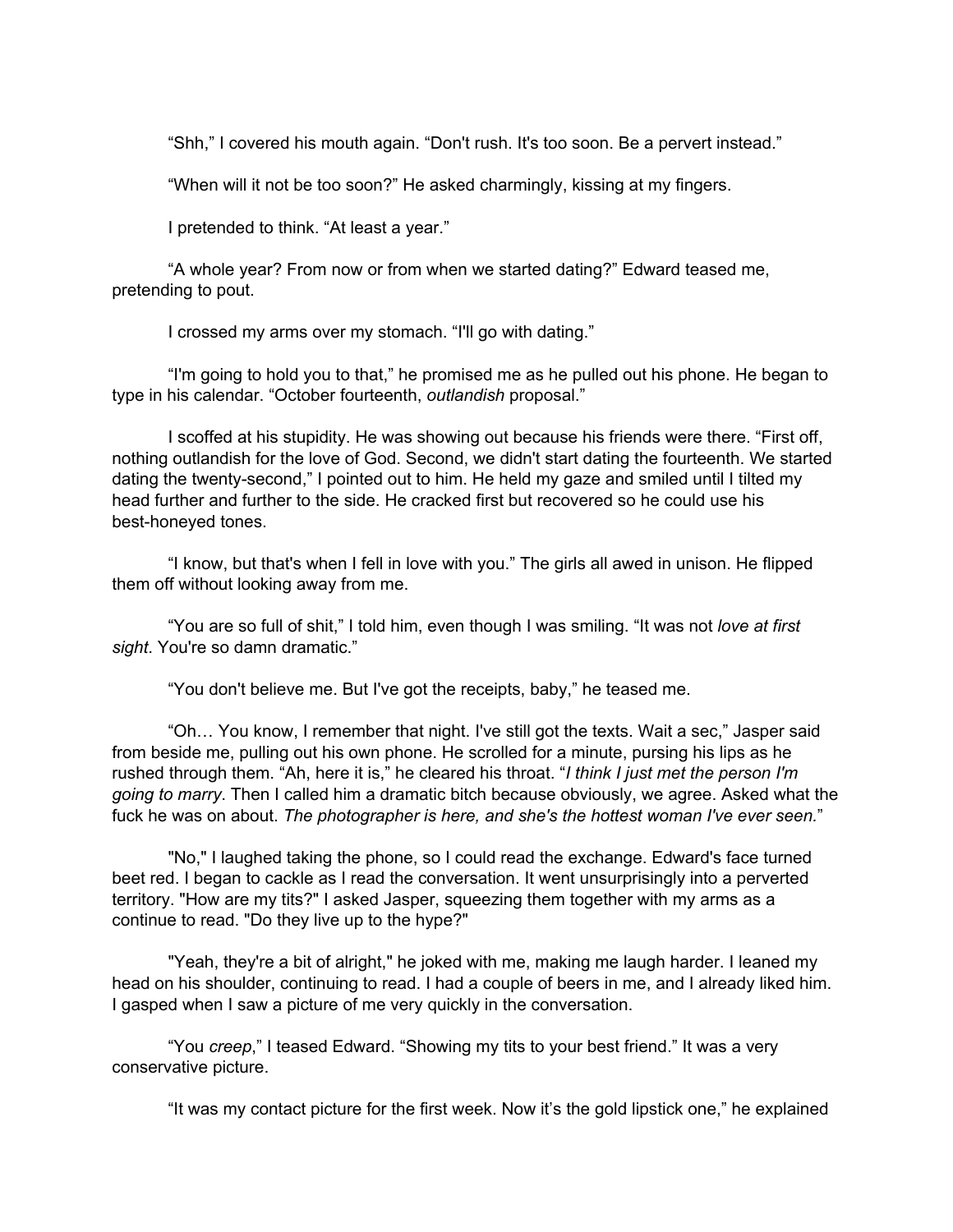with his chin up in the air.

"Your contacts, indeed. It is a good picture."

The conversation went on for what appeared to be days, and he sent a lot of pictures in the thread of me or us together. There were pictures with me and Seth and Tyler I didn't remember being in either. Edward had just been quietly hoarding his own photos.

"None of them do your eyes justice," Jasper flirted with me. I rolled them and handed him his phone back.

Edward snatched up the phone before Jasper could so he could look at what I just read. There was definitely a picture of me sleeping in his arms and him grinning like an idiot behind my hair still on the screen. He looked a tad embarrassed to be caught. There were also several pictures captioned *'but dat ass.'*

"So, here is my question, Jasper. How much has he shown you? I mean, I tell Alice *everything,* so it's only fair that he has you to talk to," I teased my boyfriend, snuggling my head closer to him. He saw what I was doing right away.

"Oh, he's always been very respectful," he lied, making me smirk.

"Of me and my tits?" I joked dryly. "And *that* ass. Has he shown you the book yet?"

"Oh, no no, no," Edward started, even his neck was red.

"I have no idea what you're talking about, dove," Jasper said too loud, obviously and purposefully lying. I began to laugh, and he took my hand, squeezing it. "I've been informed of its existence, but I have not been allowed to see its contents," he whispered to me.

"Aw, that's a shame. I look great in it," I teased Edward, looking directly in his eyes with a shit-eating grin. He made a little face, scrunching up his nose in annoyance. "Well, you've obviously shown him some interesting ones. Alice has seen your nudes, too. Seems fair."

"I've never sent you a nude," Edward replied proudly.

"No, but I've certainly taken them." I looked at him with wide amused eyes. He hadn't seen those at all.

"Oh, in New York," he said quietly. He laughed once in embarrassment, looking down before looking back up at me through his thick eyelashes. "Tell everyone our business, yeah?" He smirked at me. "I see how it is. Trying to embarrass me. Very nice."

I pushed his shoulder with my sock covered foot. "You like it when I'm a little mean."

He grabbed my foot and kissed the top of it. He held my gaze as he nuzzled the side of my ankle, his expression serious, and his eyes hot. I had to turn my face away because it made my stomach stir pleasantly.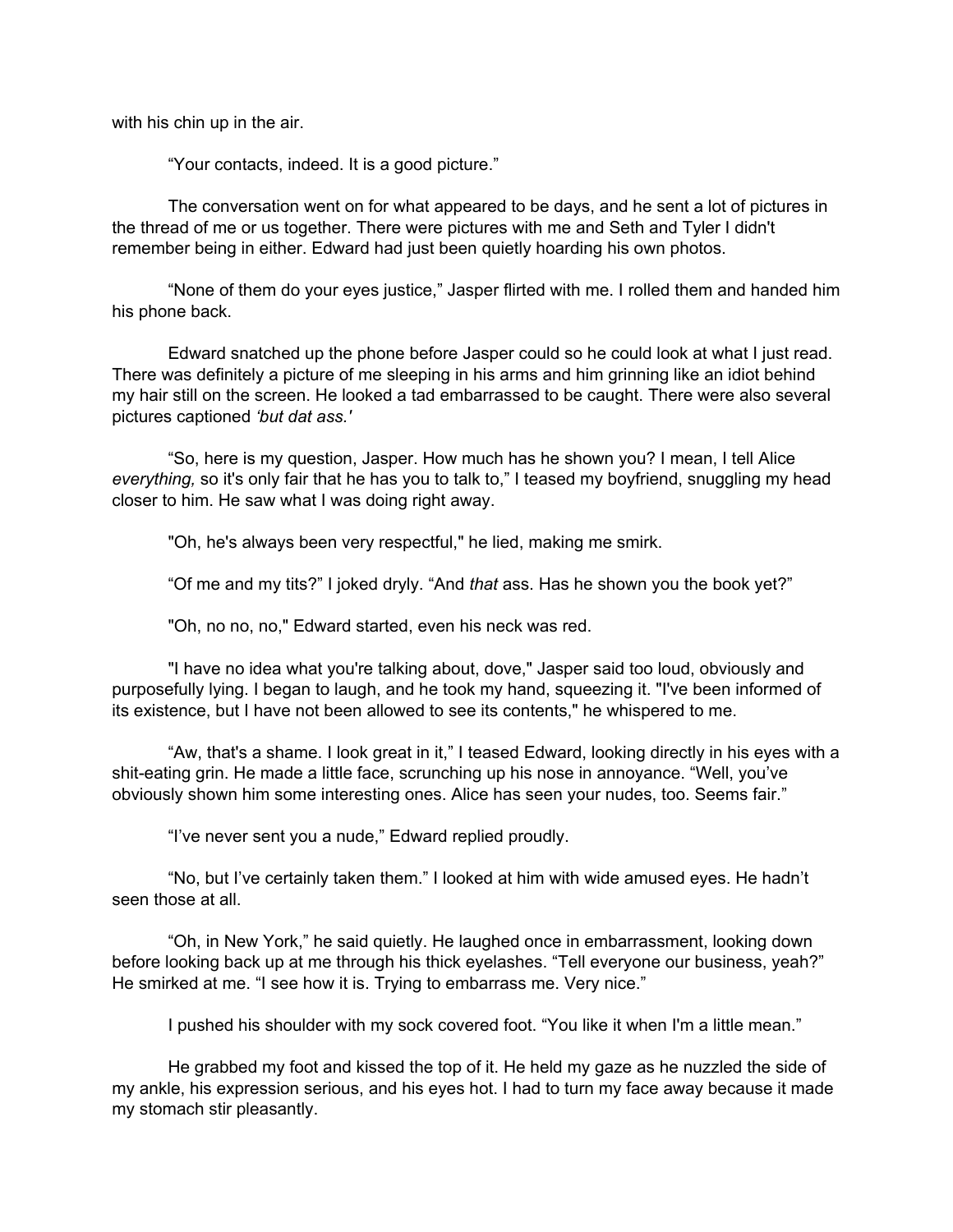Jasper pressed his lips to my ear, whispering so only I could hear, "whenever you're feeling really mean, I'd love to see those pictures," he said flirtatiously. He wiggled his eyebrows at me again when he pulled away. He was clearly joking… *somewhat*. He probably would have enjoyed seeing them well enough.

I laughed, and he squeezed my hand again. He was funny and somehow charming in a sarcastic way. I liked how he screwed with his friends. It was nice to see Edward happy around people.

"Oh no, what did he say?" My boyfriend looked at his friend worriedly.

"I was offering her pictures of a real man," Jasper replied back smoothly. Edward opened his mouth in fake anger and began to reach for a cringing but grinning Jasper but I stopped them before they could actually start to literally wrestle over me.

"Wait, wait. I need to get up. You two can be stupid in a minute," I told the two boys that were giving me all their attention. As much I was enjoying being in the middle of them, I need to use the restroom again.

I went off to the bathroom as quickly as I could without running, my stomach still cramping. I broke out in a cold sweat when I was in there. I was washing my face when Edward called that they were going to head out onto the beach for a while and asked if I needed anything. I declined quietly.

Instead of joining them, I went to our bedroom, flopping onto the mattress. I wrapped my arms around my stomach and groaned. My legs drew up, twisting into each other.

Jasper had used the bathroom after me and could see me through the cracked open door. He glanced in. "Oi, dove. You alright?"

"My stomach," I complained, a little dizzy.

He came over to the bed and touched my forehead. "You don't have a fever. Poor thing, you're covered in sweat. Can I get you something?" When he spoke to me then he used a very soft, smooth voice.

"No, I took something. It'll be fine. It'll pass," I sighed with a little pain tinting my tone.

"I hope I didn't make you uncomfortable earlier. I was just joking," he said quietly, a little worried.

"No, it's fine. I brought it up. I thought it was funny," I promised him. "I think we have a similar sense of humor."

"Sometimes, I have a hard time not taking it too far. Please let me know if I do," Jasper said, still sitting beside me on the bed. He suddenly seemed a little shy and nervous. He was a lot like his friend.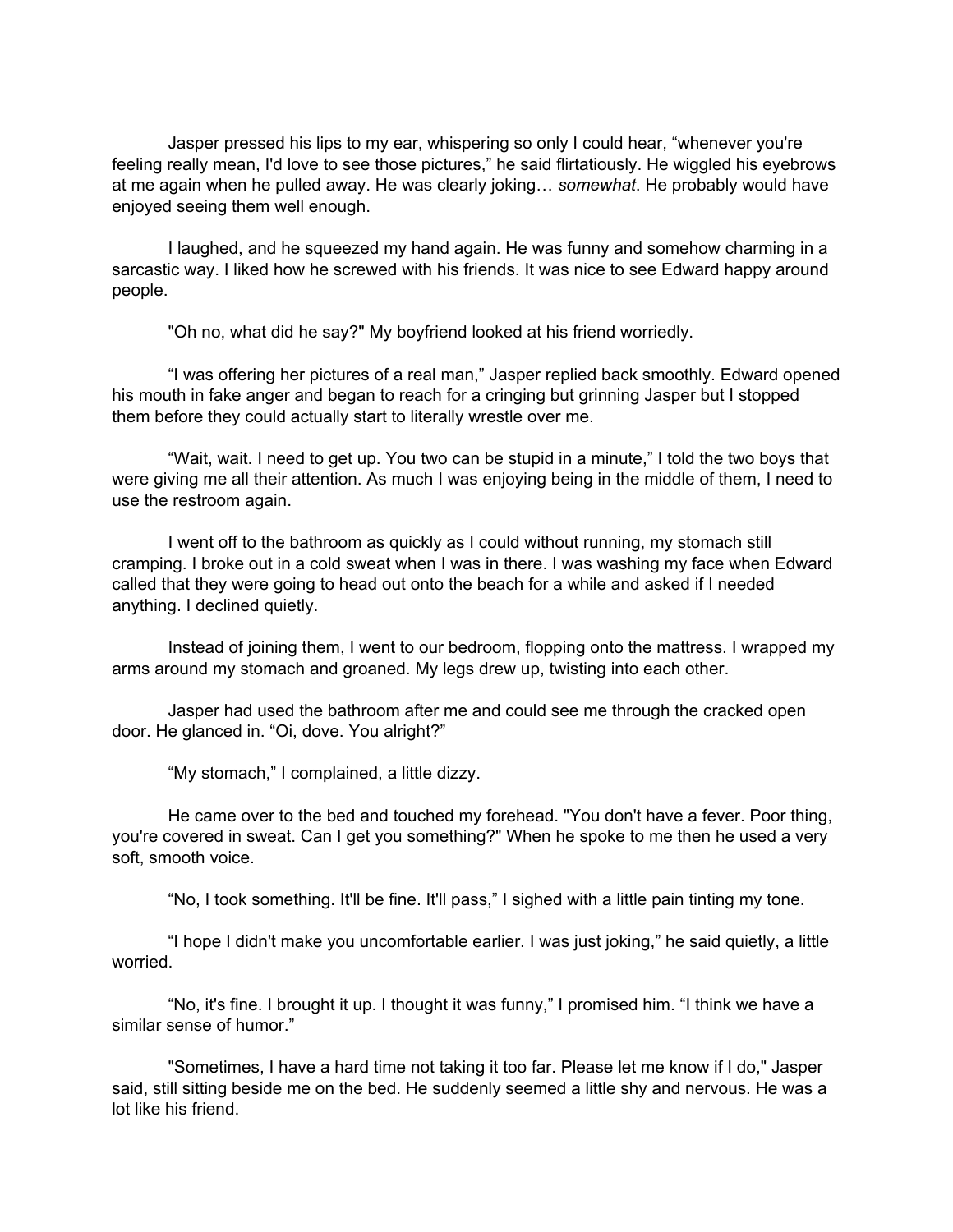The sliding glass door could be heard, and I glanced out behind me to watch Edward run towards his friends with some beers on the beach. When I looked back, I saw that Jasper was watching him too. He was biting the corner of his lip, his eyes taking in all of Edward's form.

"Oh," I said quietly. He hadn't been talking about my pictures, I think.

"What?" He asked, looking down at me. His cheeks had a little color in them, his pretty blue eyes slightly dilated.

"I'm not the only one you think is a snack," I commented, rubbing across my aching stomach.

"What?" He said, making his voice crack. "I-? What? No! I..." his voice changed as he looked at me and frowned. "Please, don't tell him," he said normally. "I shouldn't have said anything earlier. Please. I don't mean anything by it."

"I won't," I promised him quickly. "You should talk to him, though. He's very understanding. He'd be very supportive if you decided to come out."

Jasper looked positively terrified, and I instantly felt terrible for him. "No, I couldn't do that. We've been friends for so long. I'm not going to ruin that."

I looked back towards the beach at my sweet man. "What? I don't think that would happen."

"What would I do? What would I say?" He questioned me quietly. "I don't even know how he feels about someone being gay. It's not exactly the easiest thing to-."

"I'm pan," I told him honestly. "Edward knows and is fine with it because there is nothing wrong with it. Almost all of my friends are gay, and he's amazing with them. He came to a charity show we did for LGBTQ youth, donated a shit ton of money, and went to a gay club with us afterward. You should trust him. He's a good man."

"I know he is." He smiled at me warmly. "And... Me, too. I mean... yeah, I'm pansexual too, actually," he laughed uncomfortably. "That's really weird. I don't know if I've said it out loud before. Or if I've even talked to someone else who was as well. I'm still trying to figure out all of this," he admitted to me. "I thought perhaps I was gay for a time but..." he trailed off. "What do you think he'd say?"

I didn't have to think about it. "That he will be your friend *always.*"

"You don't even know me." He almost seemed as if he was about to cry.

"Mm, not yet. But I know how Eddie talks about you, and I know how he feels about you. And I know him." I reached for his hand and gave it a gentle squeeze. He had such large, knobby fingers. His skin was soft, though.